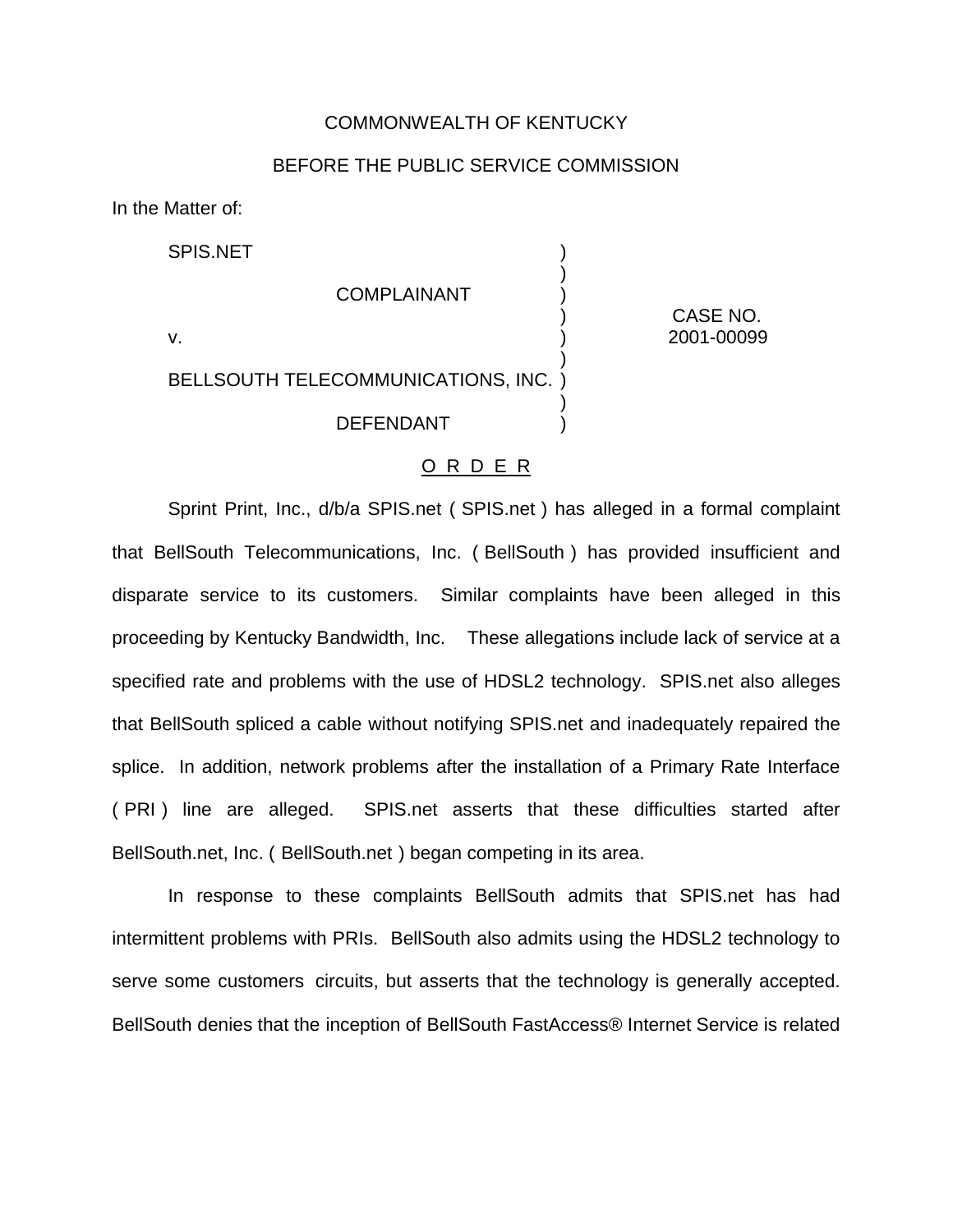to SPIS.net s difficulties. Moreover, BellSouth contends that it has diligently worked to isolate SPIS.net s network problems.

In a supplemental complaint, SPIS.net and Kentucky Bandwidth, Inc. also allege pricing disparities in the manner that BellSouth has provided PRI service and T1/T3 service. They assert that BellSouth offers better prices to their competitors than it is willing to offer them in violation of KRS 278.170(1). This statute prohibits any unreasonable preferences between customers with respect to rates for doing a like and contemporaneous service under the same or substantially the same conditions. These Internet service providers ( ISPs ) also assert that BellSouth has violated KRS 278.514(1), which prohibits a utility from subsidizing a non-regulated activity provided by an affiliate or by the utility itself.<sup>1</sup> In response, BellSouth asserts that BellSouth.net provides services only to BellSouth affiliates and not to any third parties. BellSouth also denies that there was any pricing disparity between comparable services with comparable terms.

In a second supplemental complaint, Kentucky Bandwidth, Inc. asserts that BellSouth s retail DSL customers do not pay a connection fee to initiate DSL service and are provided a DSL modem without charge in exchange for signing a 6-month contract. Kentucky Bandwidth, Inc. asserts that this deal is not available to its customers. Moreover, Kentucky Bandwidth, Inc. asserts that some of its customers have experienced technical problems with their DSL service. In response to these allegations, BellSouth contends that it has provided DSL service in compliance with its

<sup>&</sup>lt;sup>1</sup> Though the ISP providers contend that BellSouth has also violated KRS 278.2201, telecommunications utilities are exempted from this statute by KRS 278.2215.